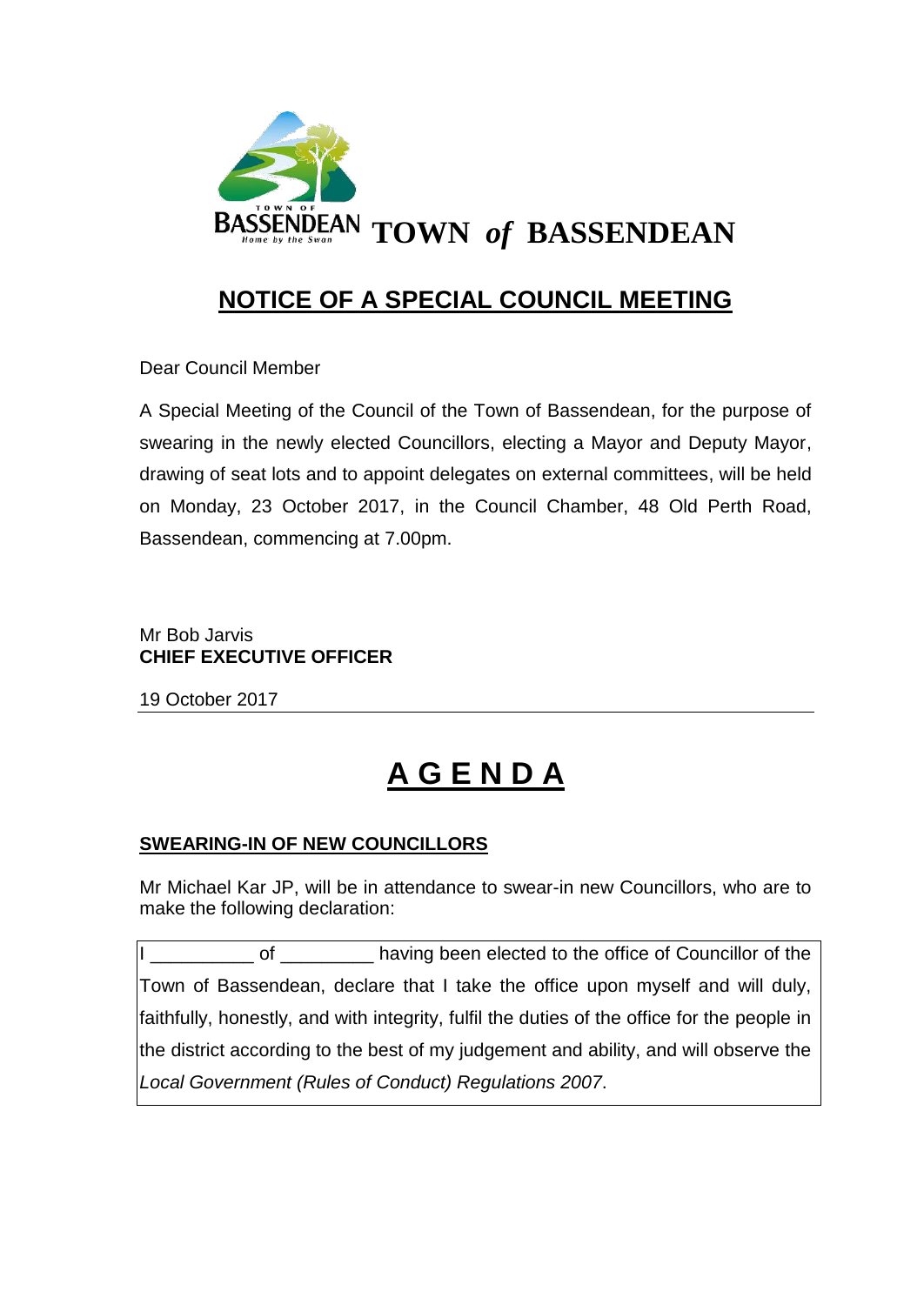#### **1.0 ELECTION OF MAYOR & DEPUTY MAYOR**

*Mr Andrew Wilson, Returning Officer for the Town of Bassendean, will be in attendance to assist in the election of the Mayor & Deputy Mayor.*

#### **1.1 Election of the Mayor**

The CEO will conduct the election of the Mayor by secret ballot in accordance with the Local Government Act -Schedule 2.3. Nominations will be called for by the CEO.

Nominations for the office are to be given to the CEO in writing before the meeting or during the meeting before the close of nominations.

Nominations close at the meeting at a time announced by the CEO, which is to be a sufficient time after the announcement by the CEO that nominations are about to close to allow for any nominations made to be dealt with.

If a Councillor is nominated by another Councillor the CEO is not to accept the nomination unless the nominee has advised the CEO, orally or in writing, that he or she is willing to be nominated for the office.

The election of the Mayor will be followed by the Declaration of Office.

I cof contract of the having been elected to the office of Mayor of the Town of Bassendean, declare that I take the office upon myself and will duly, faithfully, honestly, and with integrity, fulfil the duties of the office for the people in the district according to the best of my judgement and ability, and will observe the *Local Government (Rules of Conduct) Regulations 2007*.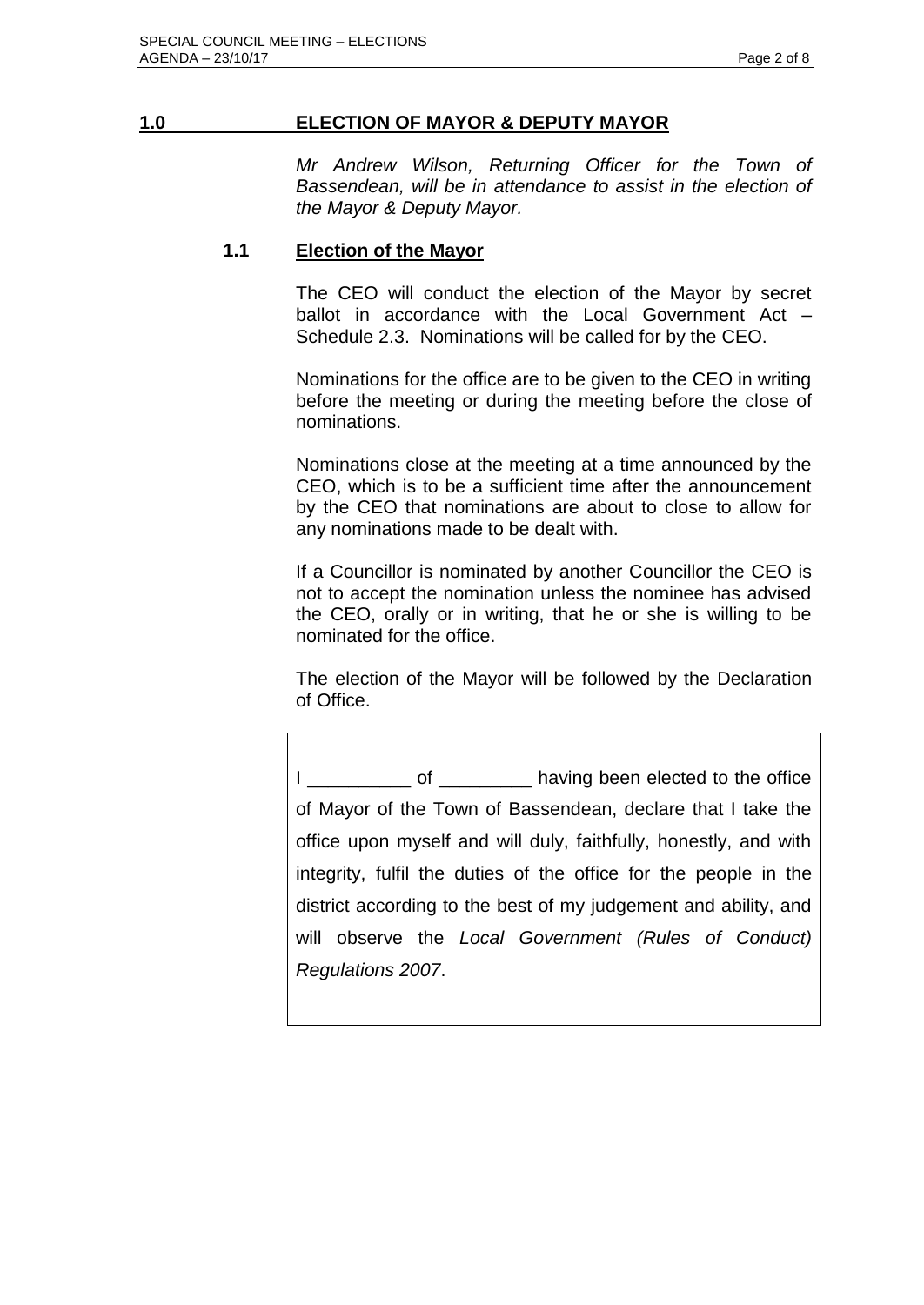# **1.2 Election of the Deputy Mayor**

The Mayor will conduct the election of the Deputy Mayor by secret ballot in accordance with the Local Government Act -Schedule 2.3.

Nominations for the office are to be given to the person conducting the election in writing before the meeting or during the meeting before the close of nominations.

Nominations close at the meeting at a time announced by the person conducting the election, which is to be a sufficient time after the announcement by that person that nominations are about to close to allow for any nominations made to be dealt with.

If a Councillor is nominated by another Councillor the person conducting the election is not to accept the nomination unless the nominee has advised the person conducting the election, orally or in writing, that he or she is willing to be nominated for the office.

The election of the Deputy Mayor will be followed by the Declaration of Office.

I cofe and the office having been elected to the office of Deputy Mayor of the Town of Bassendean, declare that I take the office upon myself and will duly, faithfully, honestly, and with integrity, fulfil the duties of the office for the people in the district according to the best of my judgement and ability, and will observe the *Local Government (Rules of Conduct) Regulations 2007*.

# **2.0 DECLARATION OF OPENING/ANNOUNCEMENT OF VISITORS**

# **Acknowledgement of Traditional Owners**

The Town of Bassendean acknowledges the past and present traditional owners of the land on which we gather to conduct this meeting, and pays its respects to their Elders, both past and present.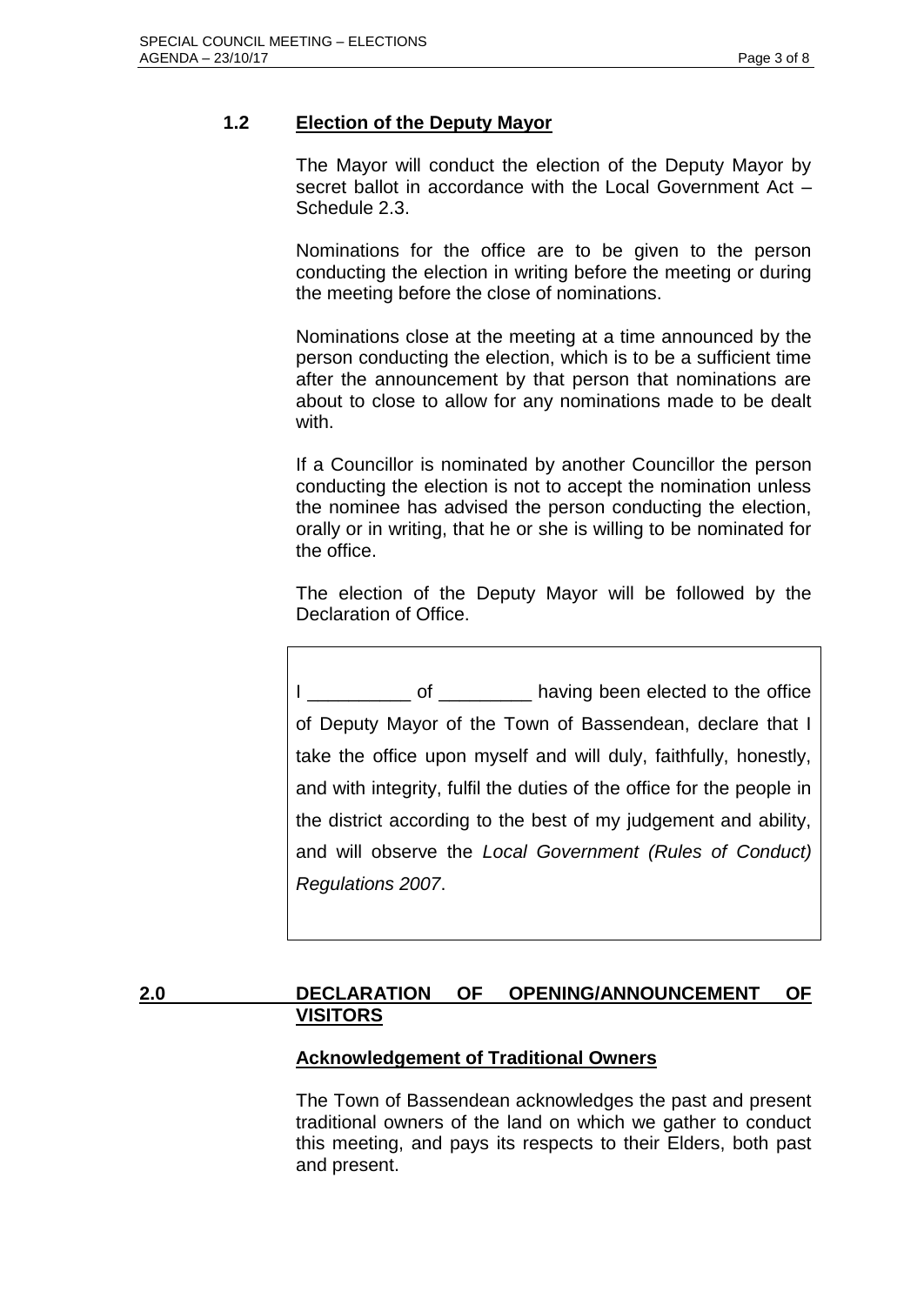#### **3.0 PUBLIC QUESTION TIME**

#### **4.0 ATTENDANCES, APOLOGIES & APPLICATIONS FOR LEAVE OF ABSENCE**

#### **5.0 DRAWING OF LOTS FOR SEATING OF COUNCILLORS**

Council's Standing Orders Local Law 2011, Part 7, provides for the method of allocating seating positions to elected members.

- (1) At the first meeting held after each election day, the CEO is to draw lots for the seating arrangements of the Councillors in the Chambers.
- (2) Each member is to occupy his or her allotted position at each Council meeting.

The Chief Executive Officer will conduct a random draw for seating positions in accordance with the Standing Orders.

#### **6.0 APPOINTMENT OF DELEGATES AND REPRESENTATIVES TO EXTERNAL ORGANISATIONS**

#### **APPLICATION**

Councillors are requested to consider nominating as delegates and representatives on external committees and organisations for a two year period, expiring on the next ordinary Local Government election day, unless otherwise indicated.

#### **COMMENT**

In accordance with Council Policy, appointments to Committees are for a period of two years. Where a Councillor is to be appointed to an external body and there are more nominations than vacancies, the CEO is to conduct a secret ballot using the first past the post system to establish the preferred delegate or delegates to fill the position. In the event of a tied vote for a position, lots will be drawn by the CEO to determine the preferred delegate.

Council is to endorse the preferred delegate/s to be appointed to the vacant position/s and for the next preferred delegate to be appointed the deputy for the position to carry out the duties of the appointed Councillor in his or her absence when required.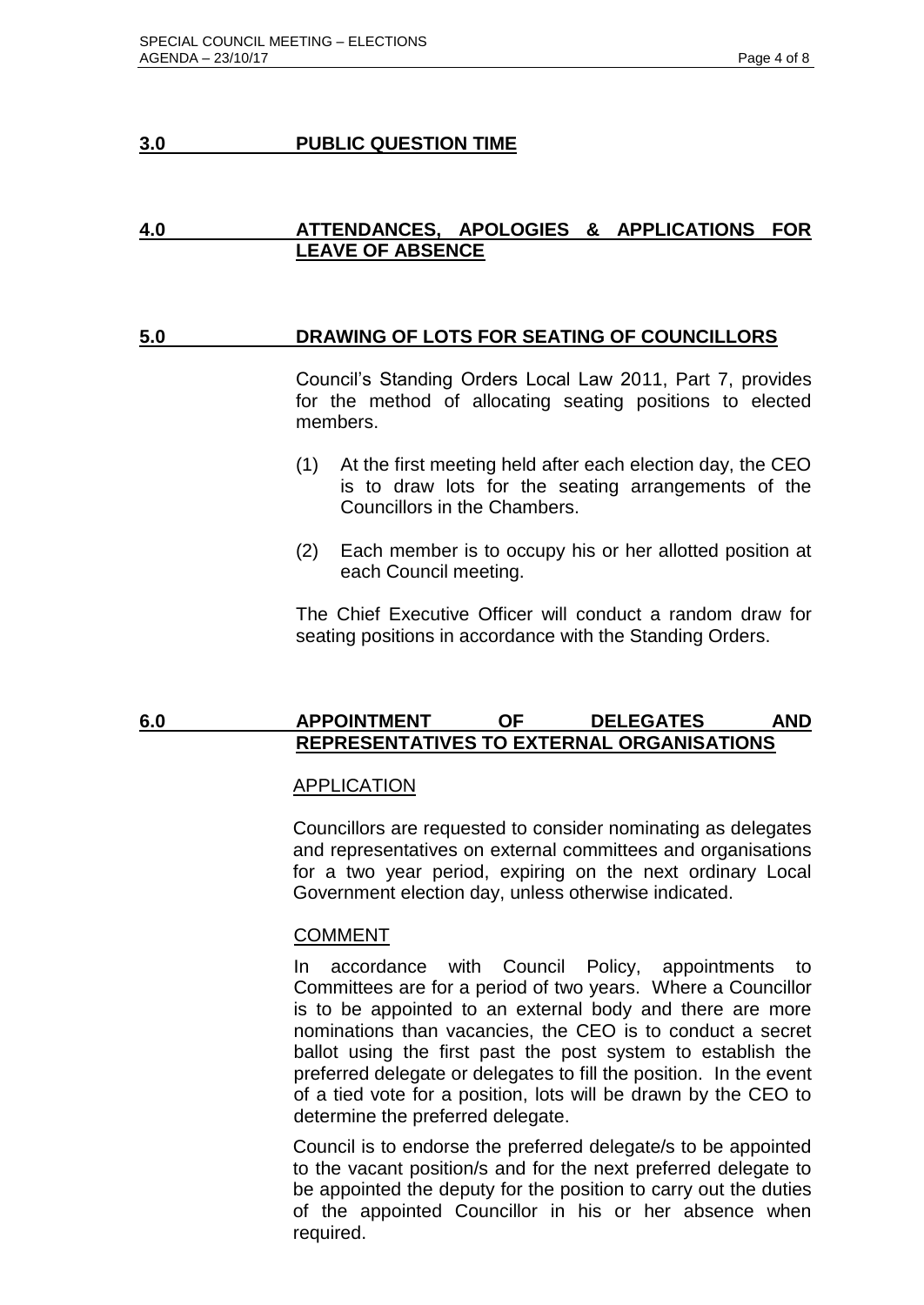It should be noted that nominations to external Committees and organisations are usually considered with the internal Committees at the next Ordinary Council meeting held after the local government elections. However, Council will consider a new Committee structure in November 2017, and a number of these external organisations will meet prior to this date (see table below for meeting dates) and therefore delegates are to be resolved.

With regard to the WALGA East Metropolitan Zone, the CEO was a deputy voting delegate. The CEO was nominated as the deputy to enable a representative to attend meetings at short notice, in lieu of a Councillor. Council may wish to nominate the CEO once again to this position, or nominate a Councillor.

The Metropolitan Central Joint Development Assessment Panel's (DAP) membership is from 26 July 2017 to July 2018. Crs McLennan (local member) and Gangell (deputy local member) are current members of the Assessment Panel. At the time of writing this report, Cr Lewis is a deputy local member on the DAP and if returned, will remain in that position. Should Cr Lewis not be returned as a Councillor, two positions - 1 local member and 1 deputy member will therefore need to be filled.

It should also be noted that in inviting DAP nominations, the Director General of the Development Assessment Panels, has recently launched "OnBoardWA" as part of its commitment to increase the number of women appointed to Government Boards and Committees, by 50% in 2019. The Town is encouraged to consider diversity of representation when putting forward Local Government nominations in supporting this important election commitment.

The following table shows the number of delegates and deputy delegates required for each External Committee/Organisation and a summary of the role of the organisation.

| <b>Committee</b>              | Member(s) | <b>Deputy</b> | <b>Function/Role</b>          | <b>Meeting Details</b>              |
|-------------------------------|-----------|---------------|-------------------------------|-------------------------------------|
| $WALGA$ —                     |           |               | WALGA<br>peak<br>the<br>İS    | Bi-monthly,<br>fourth               |
| East Metropolitan Zone        | 3 members | member        | organisation<br>Local<br>of   | Thursday, 6.00pm                    |
|                               |           |               | Government in<br>Western      | <b>Next meeting:</b>                |
|                               |           |               | Australia.                    | The Association   Thurs 30 November |
| $WALGA$ —                     |           |               | provides professional advice  |                                     |
| <b>Annual General Meeting</b> | 2 members | member        | and offers services<br>that I | Annually                            |
|                               |           |               | provide financial benefits to |                                     |
|                               |           |               | the Local Governments and     |                                     |
|                               |           |               | the communities they serve.   |                                     |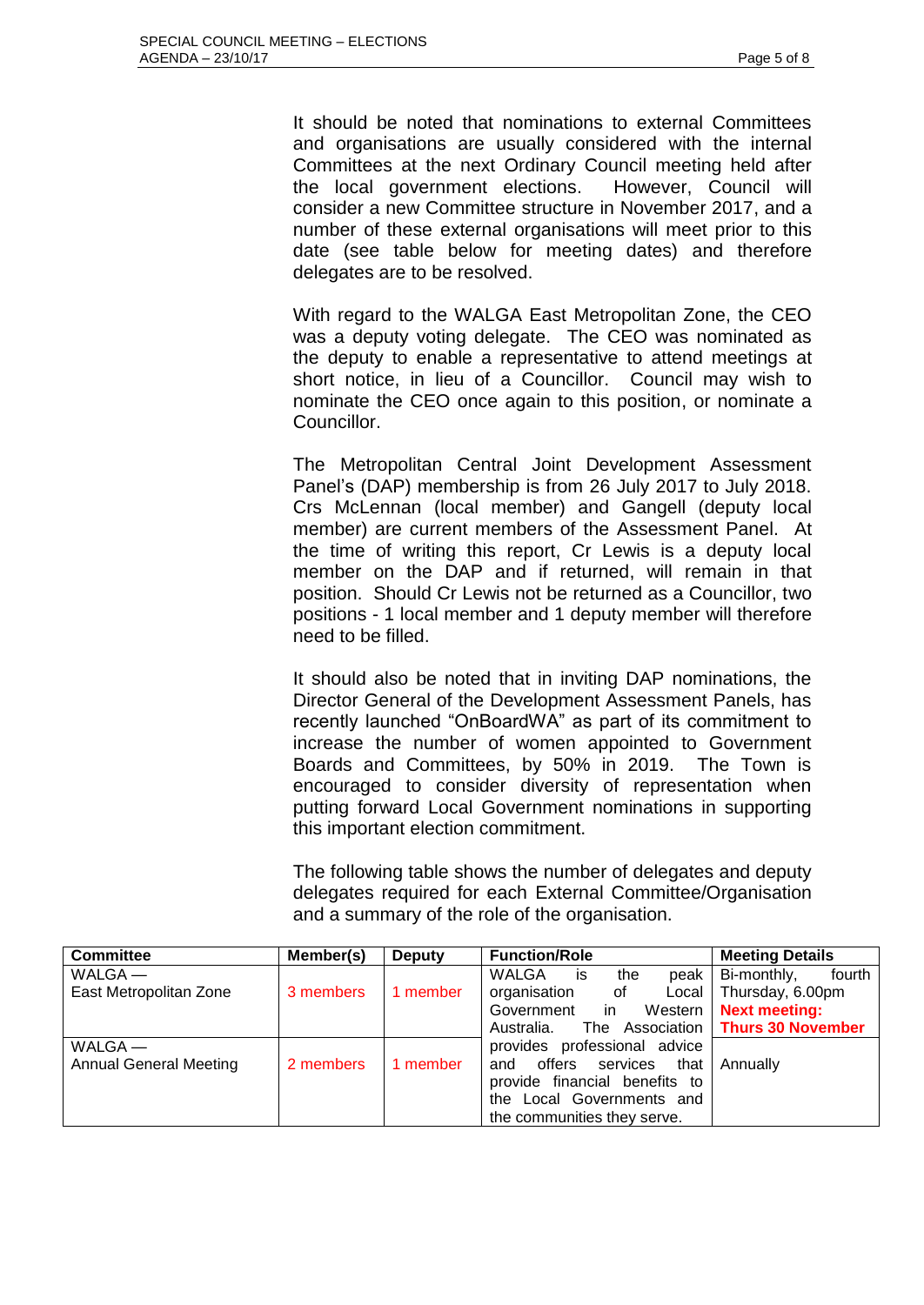| Metropolitan<br>Eastern                                                                        |                         |                          | The EMRC is a regional Council                                                                                                                                                                                                                                                                                                                                                                                                                                                                                                                                                                          | third<br>Bi-monthly,                                                                                                                                                                                                               |
|------------------------------------------------------------------------------------------------|-------------------------|--------------------------|---------------------------------------------------------------------------------------------------------------------------------------------------------------------------------------------------------------------------------------------------------------------------------------------------------------------------------------------------------------------------------------------------------------------------------------------------------------------------------------------------------------------------------------------------------------------------------------------------------|------------------------------------------------------------------------------------------------------------------------------------------------------------------------------------------------------------------------------------|
| <b>Regional Council</b>                                                                        | 2 members               | 1 member                 | comprised<br>of six<br>member<br>Councils (Town of Bassendean,<br>Cities of Bayswater, Belmont<br>and Swan and the Shires of<br>Kalamunda and Mundaring). Its<br>main functions include, waste<br>management, risk management,<br>environmental<br>services<br>and<br>regional development.                                                                                                                                                                                                                                                                                                             | Thursday,<br>6.00pm<br>(plus<br>additional<br>meetings if required on<br>alternate months)<br><b>Special</b><br><b>Council</b><br><b>Meeting:</b><br><b>Thurs 9 November</b><br><b>Ordinary meeting</b><br><b>Thurs 7 December</b> |
| Eastern Districts Planning<br><b>Advisory Committee</b>                                        | 1 member                | 1 member                 | <b>The</b><br>focus<br>of<br>this<br>main<br>Committee is to discuss, at a<br>regional<br>level,<br>proposed<br>amendments to the Metropolitan<br>Regional Scheme and to advise<br>on new legislation and policies.                                                                                                                                                                                                                                                                                                                                                                                     | Meetings are held as<br>and when required by<br>the WAPC.                                                                                                                                                                          |
| Metropolitan Central Joint<br>Development<br>Assessment<br>Panel                               | Cr McLennan<br>1 member | Cr Gangell<br>1 member * | Development<br>Assessment<br>Panels<br>all<br>determine<br>applications<br>for<br>planning<br>consent for proposals with a<br>value in excess of \$7 million.<br>The DAPs can also consider<br>applications<br>with<br>value<br>a<br>between \$3 million and \$7<br>million if the applicant chooses.                                                                                                                                                                                                                                                                                                   | Meetings are held as<br>and when required.                                                                                                                                                                                         |
| Perth Airports Municipalities<br>Group                                                         | 1 member                | 1 member                 | This Group was originally setup<br>in response to noise issues at<br>the Perth Airport.<br>It now<br>concentrates mainly on planning<br>associated with<br>the<br>issues<br>airport land and provides a<br>forum<br>for open<br>discussion,<br>exchange of information and<br>consultation<br>between<br>Local<br>local<br>Governments,<br>their<br>communities and metropolitan<br>airports on issues which relate<br>or impact on the operation of<br>development<br>and<br>at<br>The<br>metropolitan airports.<br>group covers Perth Airport,<br>Jandakot Airport and Pearce<br>Airbase (as needed). | Quarterly, third<br>Thursday, 6.00pm<br><b>Next meeting:</b><br><b>Thurs 7 December</b>                                                                                                                                            |
| Swan River Trust                                                                               | 1 member                | 1 member                 | Council's delegate<br>this<br>to<br>Committee is allowed to attend<br>meetings of the Swan River<br>Trust and speak on applications<br>that<br>affect<br>the<br>Town<br>of<br>Bassendean.                                                                                                                                                                                                                                                                                                                                                                                                               | As required.                                                                                                                                                                                                                       |
| Swan River Trust<br>River<br>Swan<br>Trust<br>Foreshore<br>Interagency<br><b>Working Group</b> | 2 members               | 1 member                 | Through its various programs<br>and associated grants scheme,<br>the Trust works with local and<br>state<br>government<br>land<br>managers<br>to<br>initiate<br>and<br>implement foreshore protection<br>and rehabilitation projects.                                                                                                                                                                                                                                                                                                                                                                   | As required.                                                                                                                                                                                                                       |

\* *This will depend on whether or not Cr Lewis is returned as a Councillor.*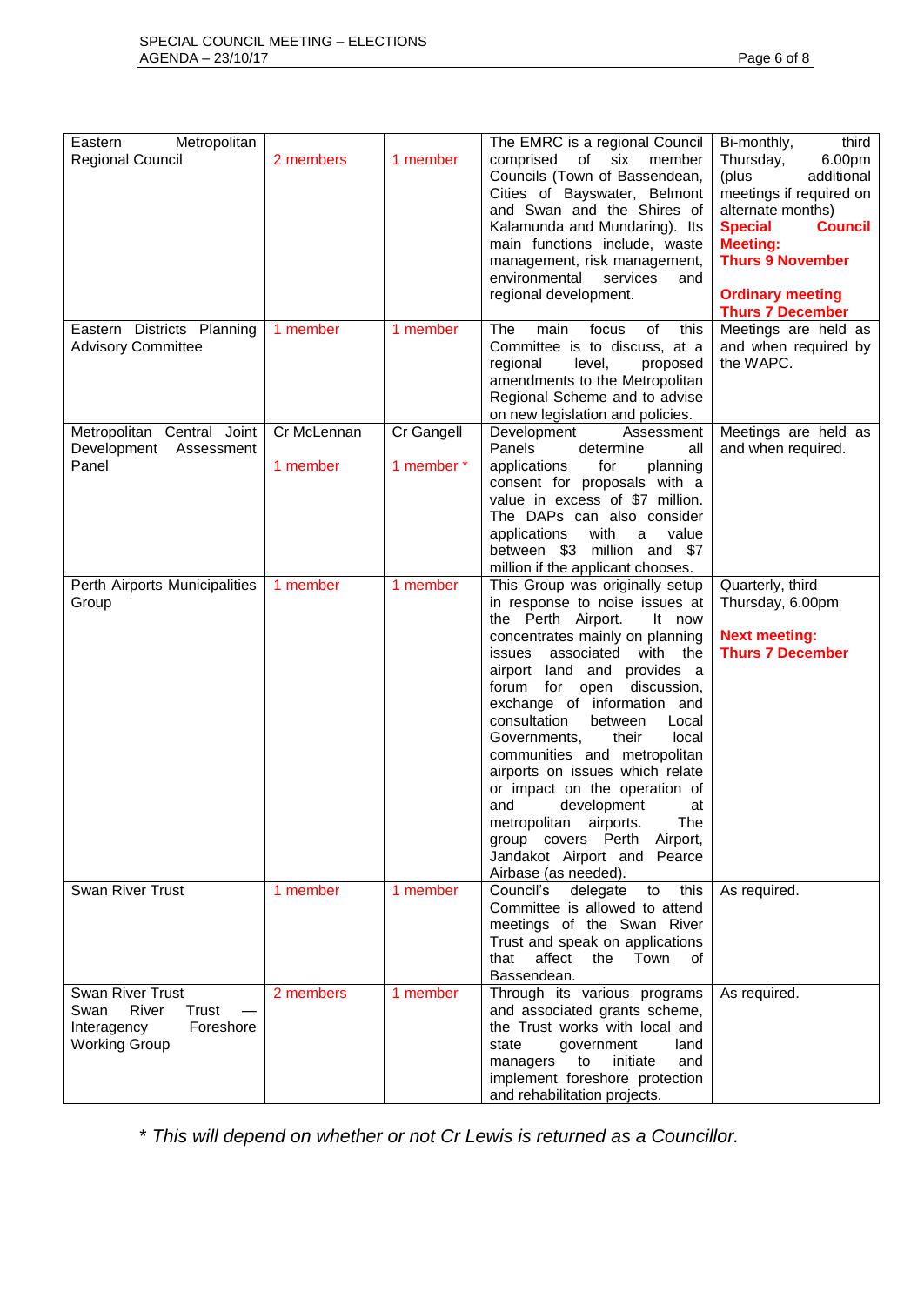In the event that a delegate is unable to attend a meeting of an external body, then the Mayor then the Deputy Mayor and other Councillors in order of length of service, is to be appointed to become deputies to Committees in the absence of the first and second deputies. Where two Councillors have the same length of service then the order shall be by alphabetical listing.

#### OFFICER RECOMMENDATION – ITEM 6.0

That Council:

1. Appoints the following Councillors to be Members and Deputy Members to the following external Committees for the 2017/19 term:

| <b>Committee</b>                                          | Member(s)                                                                                                                                                                                                                           | <b>Deputy/Deputies</b>                                                                                                                                                                                                              |
|-----------------------------------------------------------|-------------------------------------------------------------------------------------------------------------------------------------------------------------------------------------------------------------------------------------|-------------------------------------------------------------------------------------------------------------------------------------------------------------------------------------------------------------------------------------|
| <b>WALGA</b><br>- East Metropolitan Zone                  |                                                                                                                                                                                                                                     |                                                                                                                                                                                                                                     |
| - Annual General Meeting                                  | $Cr \qquad \qquad \qquad \qquad$                                                                                                                                                                                                    | $Cr  \blacksquare$                                                                                                                                                                                                                  |
| Eastern Metropolitan Regional Council (EMRC)              | $Cr \underline{\hspace{2cm}}$                                                                                                                                                                                                       |                                                                                                                                                                                                                                     |
| Eastern Districts Planning Advisory Committee             | <b>Critics</b> in the control                                                                                                                                                                                                       |                                                                                                                                                                                                                                     |
| Perth Airports Municipalities Group (PAMG)                | <b>Critics</b> in the control of the control of the control of the control of the control of the control of the control of the control of the control of the control of the control of the control of the control of the control of | <b>Critics</b> in the contract of the contract of the contract of the contract of the contract of the contract of the contract of the contract of the contract of the contract of the contract of the contract of the contract of t |
| <b>Swan River Trust</b>                                   |                                                                                                                                                                                                                                     | $Cr \_$                                                                                                                                                                                                                             |
| Swan River Trust - Interagency Foreshore Working<br>Group | $Cr_$<br><b>Critical</b> Critical Critical                                                                                                                                                                                          |                                                                                                                                                                                                                                     |